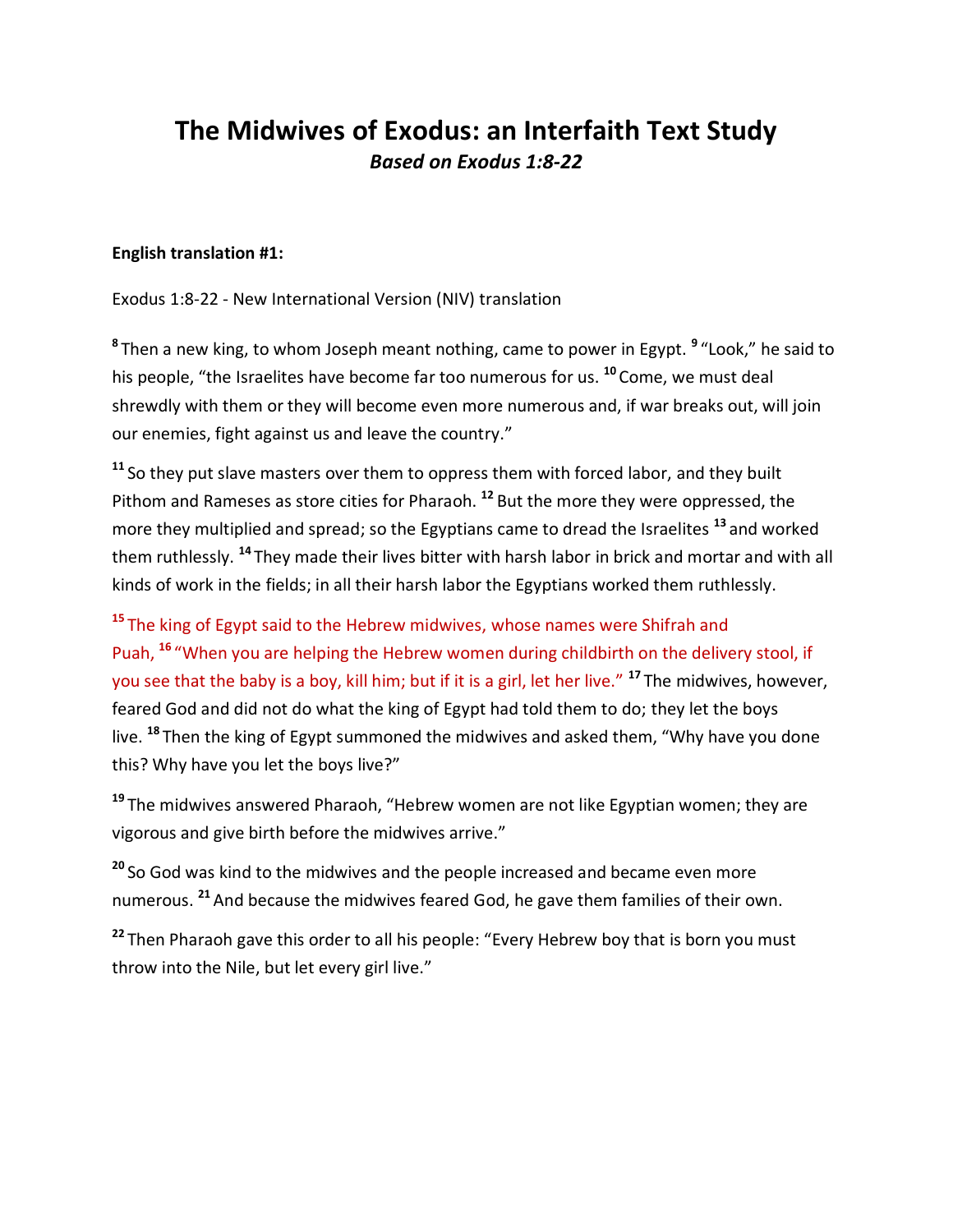**Just who are these midwives? Let's take a closer look…**

| <b>טו</b> וַיֹּאמֵר מֵלֵךְ מִצְרַיִם, לַמְיַלְדֹת                                                                                                    | 15 And the king of Egypt spoke to the Hebrew                                                                                                                                                     |
|------------------------------------------------------------------------------------------------------------------------------------------------------|--------------------------------------------------------------------------------------------------------------------------------------------------------------------------------------------------|
| הַעִּבְרִיּ <sub>ּ</sub> ת, אַשֵּׁר שֵׁם הָאַחַת שִׁפְרָה,                                                                                           | midwives, of whom the name of the one was                                                                                                                                                        |
| ֿוְשֶׁם הַשֶּׁנִית פּוּעַה.                                                                                                                          | Shifrah, and the name of the other Puah;                                                                                                                                                         |
| <b>ָטז</b> וַיֹּאמֵר, בִּיַלֵּדְכֵן אֵת-הָעִבְרִיּוֹת<br>וּרְאִיתֶן, עַל-הָאָבְנָיִם ּ אִם-בֵּן הוּא<br>ַוְהַמִּתֶּן אֹתוֹ, וְאִם-בַּת הִוא וָחָיָה. | <b>16</b> and he said: "When you are helping the<br>Hebrew women during childbirth on the<br>delivery stool, if you see that the baby is a boy,<br>kill him; but if it is a girl, let her live." |
| <b>יז</b> וַתִּירֶאןָ הַמְיַלְדֹת, אֶת-הָאֵלֹהִים,                                                                                                   | 17 The midwives, however, feared God and did                                                                                                                                                     |
| וִלֹא עָשׂוּ, כַּאֲשֶׁר דִּבֶּר אֲלֵיהֶן מֶלֶדְ                                                                                                      | not do what the king of Egypt had told them to                                                                                                                                                   |
| מִצְרָיִם ; וַתְּחַיֶּין, אֵת-הַיִּלָדִים.                                                                                                           | do; they let the boys live.                                                                                                                                                                      |
| <b>יח</b> וַיִּקְרָא מֶלֶךְ-מִצְרַיִם, לַמְיַלְדֹת,                                                                                                  | <b>18</b> Then the king of Egypt summoned the                                                                                                                                                    |
| וַיֹּאמֶר לָהֶן, מַדּוּעַ עַשִׂיתֶן הַדָּבָר                                                                                                         | midwives and asked them, "Why have you                                                                                                                                                           |
| ּהַזֶּה; וַתִּחַיֶּיןָ, אֱת-הַיִּלָדִים.                                                                                                             | done this? Why have you let the boys live?"                                                                                                                                                      |
| <b>יט</b> וַתֹּאמַרְןָ הַמְיַלְדֹת אֶל-פַּרְעֹה, כִּי                                                                                                | <b>19</b> The midwives answered Pharaoh, "Hebrew                                                                                                                                                 |
| לא כַנַּשִׁים הַמִּצְרִיּת הָעִבְרִיּת : כִּי-                                                                                                       | women are not like Egyptian women; they are                                                                                                                                                      |
| חָיוֹת הֵנָּה, בִּטֵרֵם תָּבוֹא אֲלֵהֵן                                                                                                              | vigorous and give birth before the midwives                                                                                                                                                      |
| ּהַמְיַלֵּדֵת וְיָלָדוּ.                                                                                                                             | arrive."                                                                                                                                                                                         |
| <b>ָּכ</b> ּ וַיִּיטֵב אֱלֹהִים, לַמְיַלְדֹת ; וַיְּרֵב<br>ּהַעַם וַיַּעַצְמוּ, מִאֹד.                                                               | 20 So God was kind to the midwives and the<br>people increased and became even more<br>numerous.                                                                                                 |
| <b>-כא</b> וַיִּהִי, כִּי-יָרְאוּ הַמִיַּלְדֹת אֶת                                                                                                   | 21 And because the midwives feared God, he                                                                                                                                                       |
| ּהָאֵלֹהִים ; וַיַּעַשׁ לָהֵם, בָּתִּים.                                                                                                             | gave them families of their own.                                                                                                                                                                 |
| <b>כב</b> וַיִצַו פֵּרְעֹה, לִכָל-עַמּוֹ<br>לֵאמֹר ּ כָּל-הַבֵּן הַיִּלוֹד, הַיִּאֹרָה<br>ּתַּשְׁלִיכִהוּ, וְכָל-הַבַּת, תִּחַיּוּן.                 | 22 Then Pharaoh gave this order to all his<br>people: "Every Hebrew boy that is born you<br>must throw into the Nile, but let every girl<br>live."                                               |



Judy Klitsner, in *Subversive Sequels in the Bible:* "[The Torah] deliberately withholds any definitive ethnic marking of these women. Had the text chosen to be explicit, it could have used an adjectival form of the term *benei Yisrael* (children of Israel), the designation used throughout the story [instead of the term *meyaldot ha-ivriyot*] . . . They were midwives of either Hebrew or Egyptian lineage."